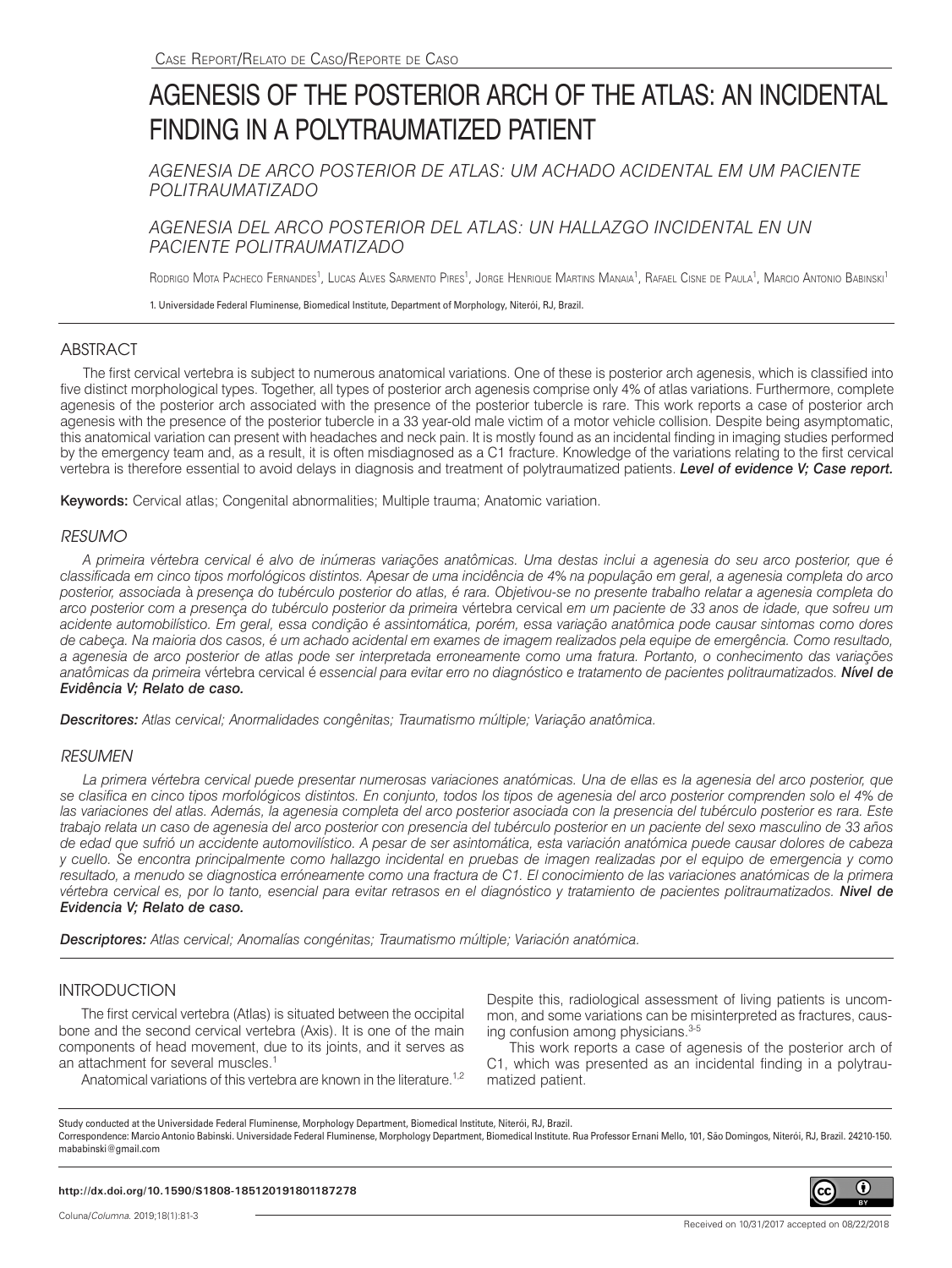# CASE REPORT

This study was conducted in accordance with the Declaration of Helsinki, and the patient signed an informed consent form.

A 33 year-old male patient was admitted to an emergency service following a motor vehicle collision. Although asymptomatic, he was submitted to the standard protocol for polytraumatized patients.

Radiological investigation showed a change in the cervical region: there was no continuity between the posterior tubercle of the atlas and its lateral masses. (Figure 1) Further examination showed that this condition was not caused by the trauma, as the patient had developed no symptoms whatsoever.

The patient signed an informed consent form, and is not identified in this manuscript.

#### **DISCUSSION**

During embryogenesis, the caudal half of the first cervical scleretome fuses with the cranial half of the second cervical sclerotome,



Figure 1. Lateral x-ray of the cervical column. The lack of posterior arch and presence of the posterior tubercle of the atlas can be seen (black arrow).

thus giving origin to the first cervical vertebrae.<sup>6</sup> The atlas then undergoes endochondral ossification and possesses three ossification centers: two of these will form the lateral masses, while the remaining central one will give rise the dens of the axis.<sup>1</sup>

The lamina originates from the lateral masses and expands dorsally to form the posterior arch of the atlas. In rare cases, the right and left laminae fail to fuse, leaving the posterior tubercle of the atlas isolated, a condition known as posterior arch agenesis.<sup>1,5,7</sup> A secondary ossification center usually appears for the posterior tubercle.<sup>1,</sup>

The atlas also may be subject to numerous variations, such as its occipital assimilation, duplication, anterior arch agenesis, or even a bipartite atlas.<sup>2,5</sup>

There are five distinct types of posterior arch agenesis, classified according to the form of fusion (A, B, C, D and E). The case presented herein is classified as Type D, described as "Absence of the posterior arch with persistent posterior tubercle".<sup>3</sup>

Posterior arch agenesis is a fairly uncommon condition that affects 4% of the general population.<sup>5</sup> However, this prevalence refers to all posterior arch clefts, including minor defects, although some authors observe a prevalence of 0.69% for types C, D and E combined.<sup>8</sup>

An analysis of CT scans performed by Junewick et al. (2011)<sup>9</sup> did not find a single case of type D. Furthermore, there are only a few reports of complete agenesis of the posterior arch with the presence of the posterior tubercle.3,8,10-16 A summary of these cases is given in Table 1.

Clinically, posterior arch agenesis is usually asymptomatic. There have been reports of symptoms such as intermittent tetraparesis, cervical pain, headache, and Lhermitte's sign, although these may be attributable to the trauma.<sup>5,17</sup> The main concern for physicians is misdiagnosis of a fracture in cases of posterior arch agenesis, since it is mostly discovered as an incidental finding.<sup>7,9,17</sup>

Despite the rare prevalence of the variation presented herein, anomalies of the first cervical vertebra are not uncommon. Hence, knowledge of the atlas variations are significant for healthcare professionals who deal with trauma or radiological studies, in order to avoid misdiagnosis.

All authors declare no potential conflict of interest related to this article.

| Author                                    | Sex    | Age | Type <sup>3</sup> | <b>Symptoms</b>                                                                                      | Other congenital anomalies                                                                                  |
|-------------------------------------------|--------|-----|-------------------|------------------------------------------------------------------------------------------------------|-------------------------------------------------------------------------------------------------------------|
| Castãno-Duque et al. (1997) <sup>10</sup> | Female | 63  | D                 | Cervicalgia and "seasickness"                                                                        | None reported                                                                                               |
| Sharma et al. (2000) <sup>16</sup>        | Female | 32  | D                 | Pain and spinal stenosis                                                                             | None reported                                                                                               |
|                                           | Male   | 30  | D                 | Neck pain and spinal stenosis                                                                        | None reported                                                                                               |
|                                           | Female | 35  | D                 | Neck pain and weakness in the upper<br>limbs                                                         | None reported                                                                                               |
| Klimo Jr et al. (2003) <sup>12</sup>      | Male   | 17  | D                 | Upper limb numbness                                                                                  | A dense fibrotic tissue joining the<br>posterior tubercle to the lateral masses                             |
| Panagopoulos et al. (2005) <sup>8</sup>   | Male   | 24  | D                 | Neck pain                                                                                            | None reported                                                                                               |
| Sagiuchi et al. (2006) <sup>14</sup>      | Male   | 26  | D                 | Lhermitte's sign after yawning due to<br>compression of the spinal cord by the<br>posterior tubercle | None reported                                                                                               |
| Jensen et al. (2010) <sup>11</sup>        | Female | 24  | D                 | None                                                                                                 | None reported                                                                                               |
| Png et al. (2015) <sup>13</sup>           | Male   | 52  | D                 | Right hand neuropathy                                                                                | Fusion of the posterior tubercle to the<br>spinous process of the axis secondary<br>to cervical spondylosis |
| Sahoo et al. (2018) <sup>15</sup>         | Female | 17  | D                 | Progressive spastic quadriparesis                                                                    | None reported                                                                                               |

Table 1. Summary of similar reported cases.